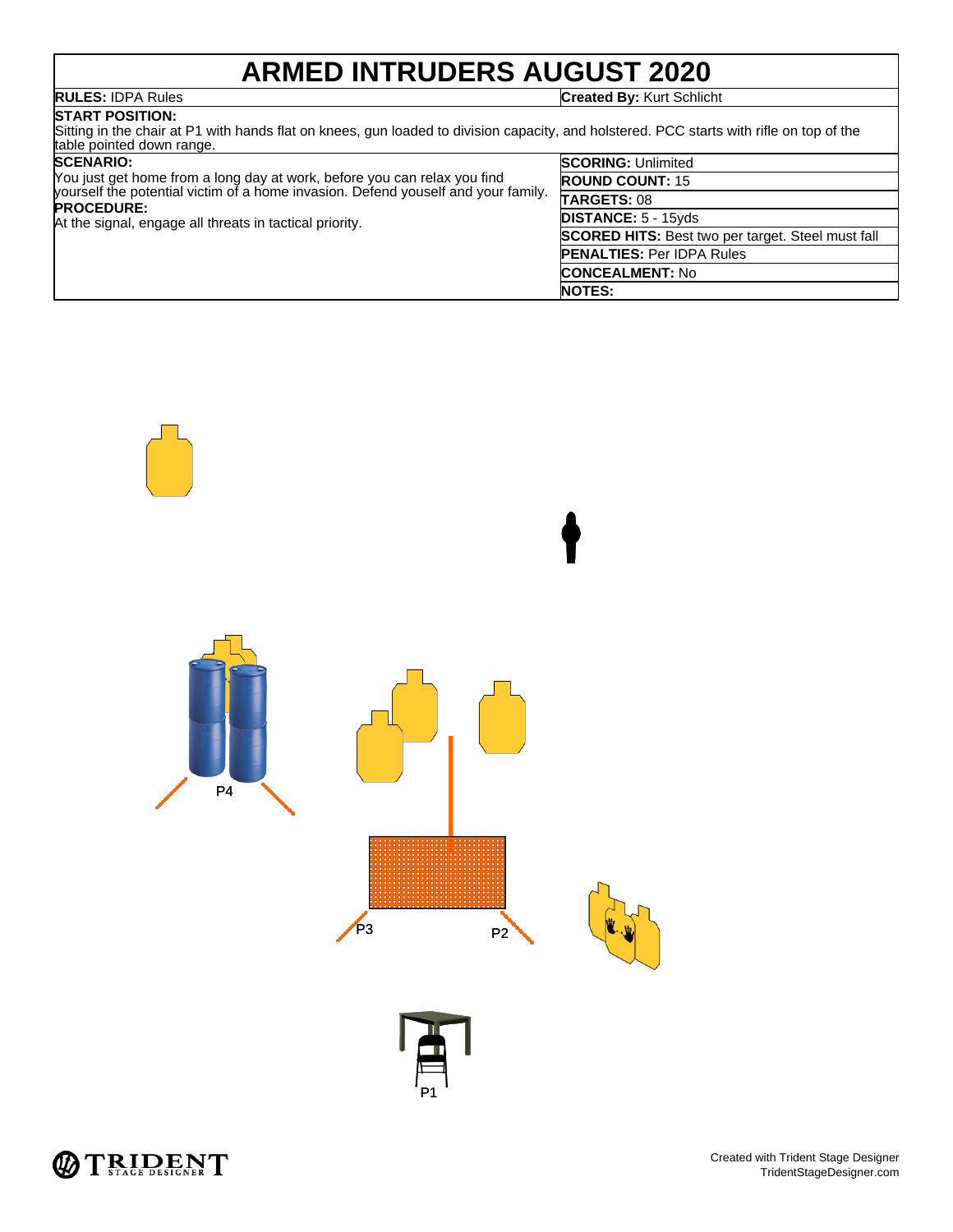# **LIMITED STANDARDS AUGUST 2020**

### **RULES:** IDPA Rules **Created By:** Kurt Schlicht

| <b>ISTART POSITION:</b><br>Standing in the box at SP, gun loaded to division capacity, and holstered. PCC starts at low ready.                                               |                                          |  |  |
|------------------------------------------------------------------------------------------------------------------------------------------------------------------------------|------------------------------------------|--|--|
| <b>SCENARIO:</b>                                                                                                                                                             | <b>SCORING: Limited</b>                  |  |  |
| Standards<br><b>PROCEDURE:</b><br>At the signal engage all targets with two rounds freestyle and two rounds strong<br>hand only. All shots must be made from inside the box. | <b>ROUND COUNT: 16</b>                   |  |  |
|                                                                                                                                                                              | TARGETS: 04                              |  |  |
|                                                                                                                                                                              | <b>DISTANCE: 5-7 yds.</b>                |  |  |
|                                                                                                                                                                              | <b>SCORED HITS: Best four per target</b> |  |  |
|                                                                                                                                                                              | <b>PENALTIES: Per IDPA Rules</b>         |  |  |
|                                                                                                                                                                              | <b>CONCEALMENT: No</b>                   |  |  |
|                                                                                                                                                                              | <b>NOTES:</b>                            |  |  |





SP

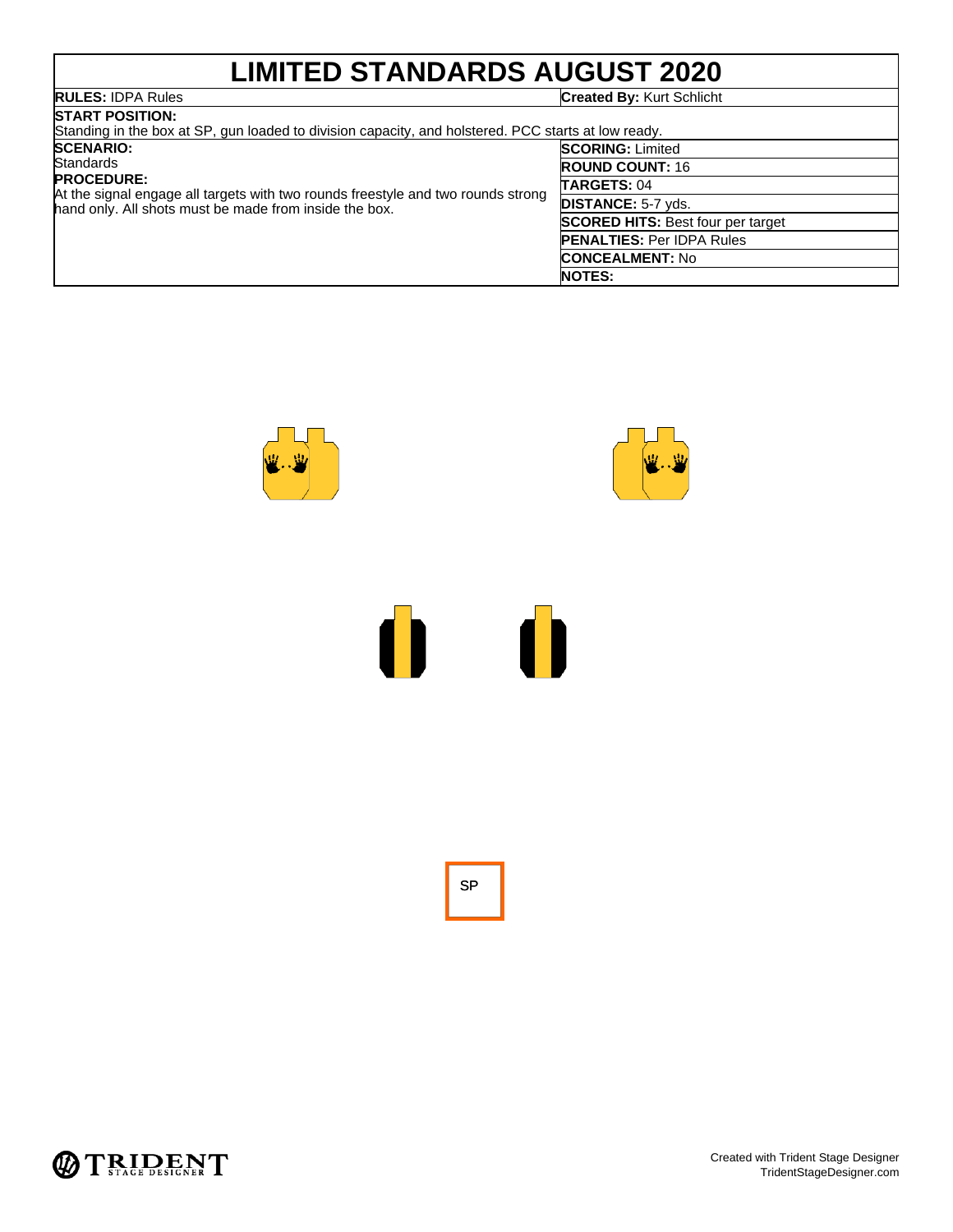## **SHOOT FAST DONT SUCK AUGUST 2020**

**RULES:** IDPA Rules **Created By:** Kurt Schlicht

### **START POSITION:**

Standing at P1 with toes touching the fault line, hands relaxed at sides, gun loaded to division capacity, and holstered. PCC starts at low ready.

### **SCENARIO:**

| You are suddenly confronted by a violent protester and his buddies. Defend<br>yourself.                                               |  |
|---------------------------------------------------------------------------------------------------------------------------------------|--|
| <b>PROCEDURE:</b><br>At the signal engage T1 with three rounds from retention, then engage all other<br>threats in tactical priority. |  |

| <b>SCORING: Unlimited</b>                             |
|-------------------------------------------------------|
| <b>ROUND COUNT: 18</b>                                |
| TARGETS: 09                                           |
| DISTANCE: 1-10 yds.                                   |
| <b>SCORED HITS:</b> Best three on T1, best two on all |
| others. Steel must fall.                              |
| <b>PENALTIES: Per IDPA Rules</b>                      |
| <b>CONCEALMENT: No</b>                                |
| <b>NOTES:</b>                                         |



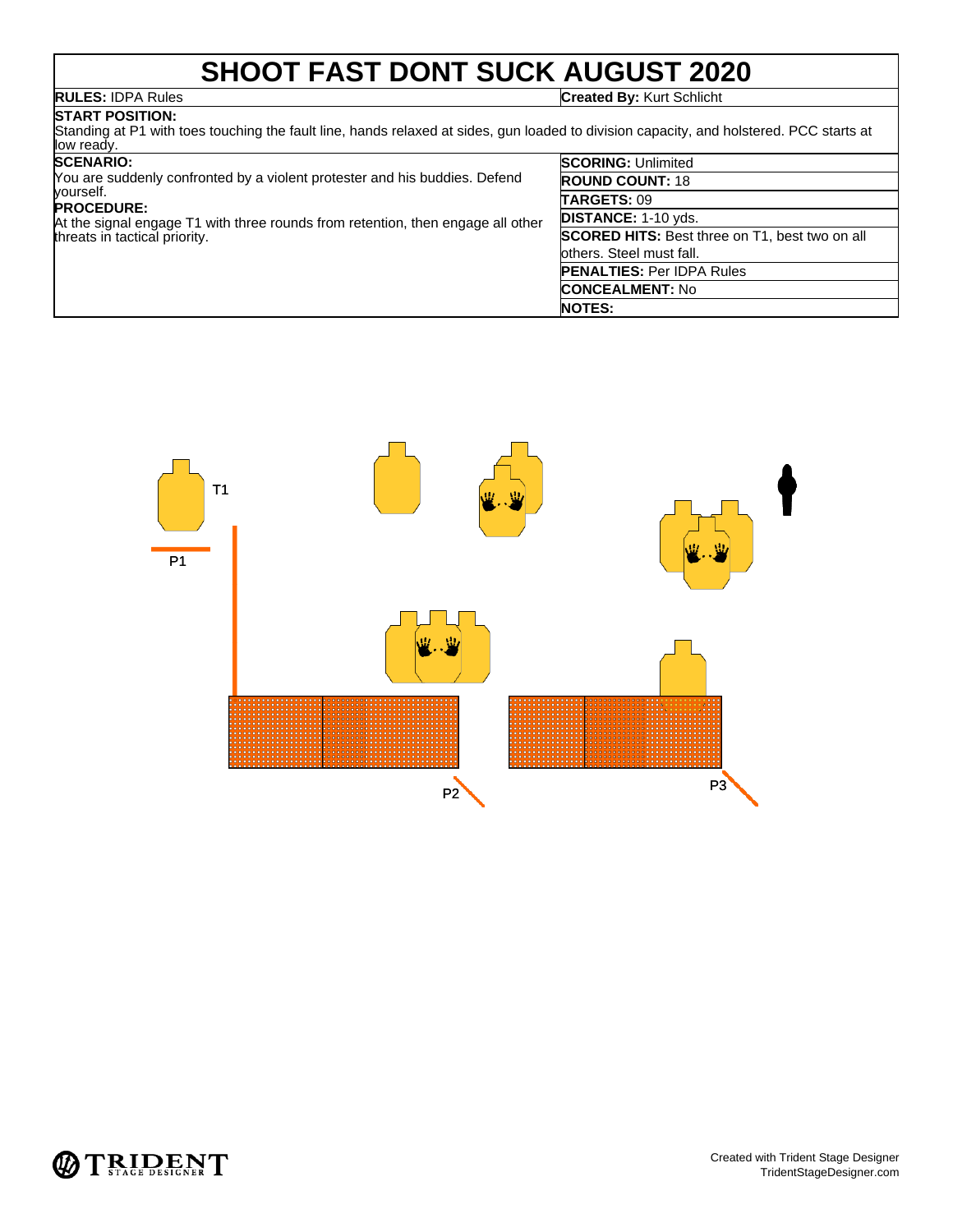## **SHOOTOUT AT EGC AUGUST 2020**

**RULES:** IDPA Rules **Created By:** Kurt Schlicht

### **START POSITION:**

Standing in the center of the wall at SP, hands relaxed at sides, gun loasded to division capacity, and holstered. PCC starts at low ready.

### **SCENARIO:**

| <b>SCENARIO:</b><br>Protesters have invaded bay four from the shotgun range and want to loot your<br>range bag and take your ammo. You're not having it!<br><b>PROCEDURE:</b><br>At the signal, engage all threats in tactical priority. | <b>SCORING: Unlimited</b>               |
|------------------------------------------------------------------------------------------------------------------------------------------------------------------------------------------------------------------------------------------|-----------------------------------------|
|                                                                                                                                                                                                                                          | <b>ROUND COUNT: 18</b>                  |
|                                                                                                                                                                                                                                          | <b>TARGETS: 09</b>                      |
|                                                                                                                                                                                                                                          | <b>DISTANCE: 5-7 yds.</b>               |
|                                                                                                                                                                                                                                          | <b>SCORED HITS: Best two per target</b> |
|                                                                                                                                                                                                                                          | <b>PENALTIES: Per IDPA Rules</b>        |
|                                                                                                                                                                                                                                          | <b>CONCEALMENT: No</b>                  |
|                                                                                                                                                                                                                                          | <b>NOTES:</b>                           |





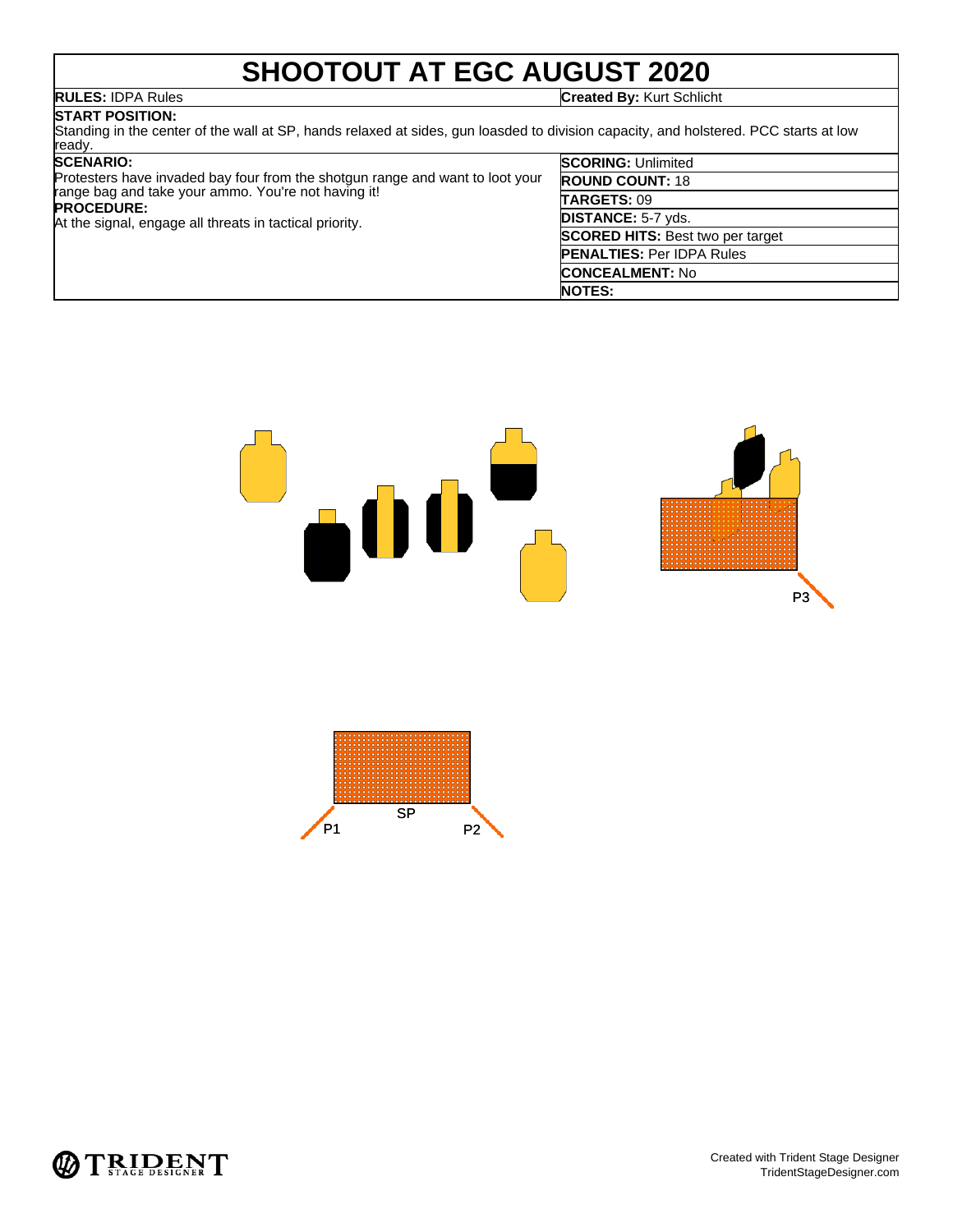# **FLUSHEM OUT AUGUST 2020**

**RULES:** IDPA Rules **Created By:** Kurt Schlicht

**START POSITION:** Standing at SP with toes touching the fault line, hands relaxed at sides, gun loaded to division capacity, and holstered. PCC starts at low ready.

### **SCENARIO:**

Bad guys are hiding all over the place, flushem out, and take them out. **PROCEDURE:**

At the signal, engage all threats in tactical priority.

| <b>SCORING: Unlimited</b>               |
|-----------------------------------------|
| <b>ROUND COUNT: 16</b>                  |
| TARGETS: 08                             |
| DISTANCE: 1-7 yds.                      |
| <b>SCORED HITS: Best two per target</b> |
| <b>PENALTIES: Per IDPA Rules</b>        |
| <b>CONCEALMENT: No</b>                  |
| <b>NOTES:</b>                           |





SP

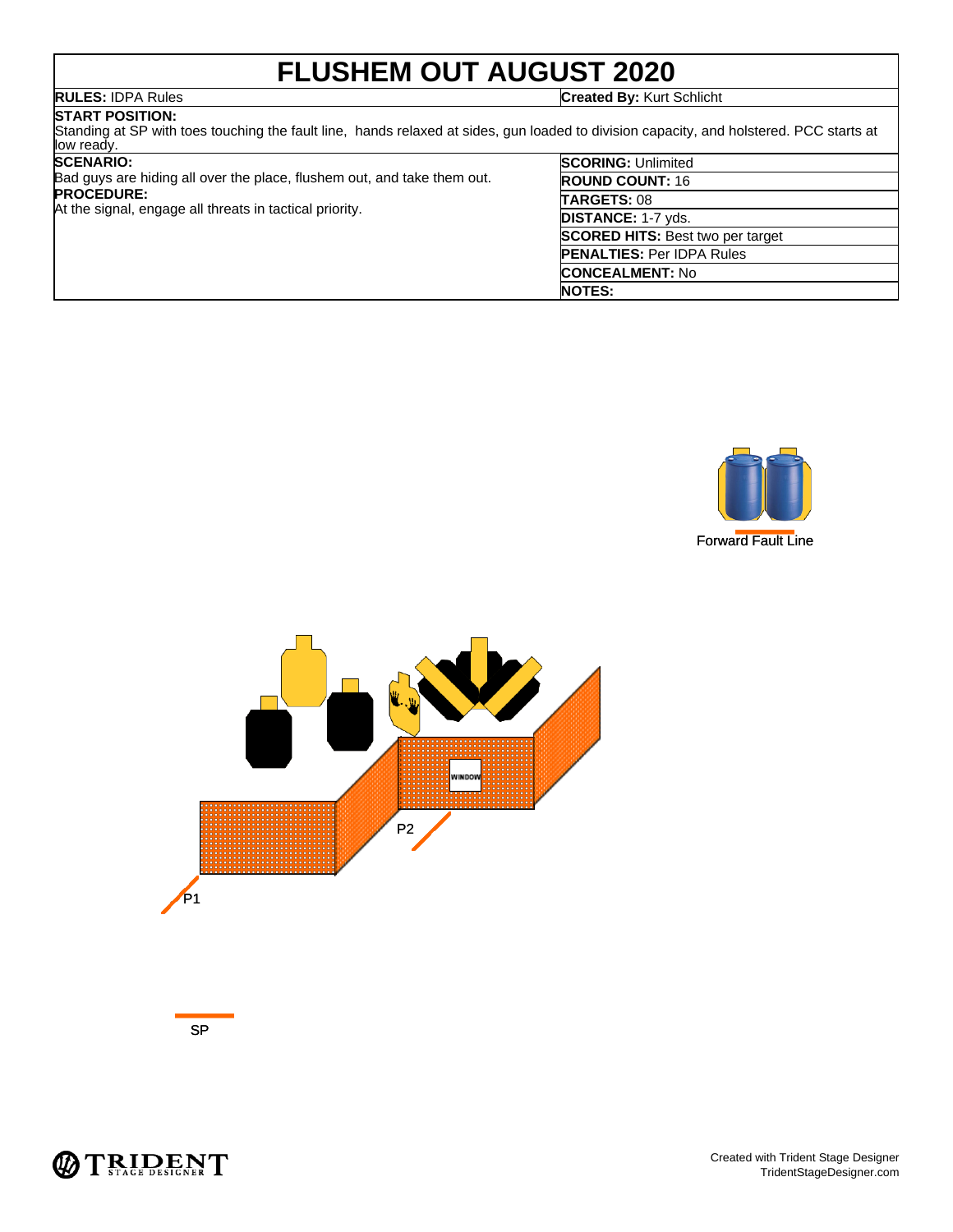# **COVID COMMIES AUGUST 2020**

## **RULES:** IDPA Rules **Created By:** Kurt Schlicht

| <b>START POSITION:</b>                                                                                                                                                                                                                                                                                       |                                                       |  |  |  |
|--------------------------------------------------------------------------------------------------------------------------------------------------------------------------------------------------------------------------------------------------------------------------------------------------------------|-------------------------------------------------------|--|--|--|
| Standing with both feet inside the box, hands relaxed at sides, gun loaded to division capacity, and holstered. PCC starts at low ready.                                                                                                                                                                     |                                                       |  |  |  |
| <b>SCENARIO:</b>                                                                                                                                                                                                                                                                                             | <b>SCORING: Unlimited</b>                             |  |  |  |
| At the end of the alley, a covid infected ninja threatens to breath on you. Protect<br>yourself from him and all of his infected buddies.<br><b>PROCEDURE:</b><br>At the signal, engage all threats in tactical priority. Engage T1 with three rounds,<br>and all other threat targets with two rounds each. | <b>ROUND COUNT: 15</b>                                |  |  |  |
|                                                                                                                                                                                                                                                                                                              | <b>TARGETS: 07</b>                                    |  |  |  |
|                                                                                                                                                                                                                                                                                                              | <b>DISTANCE: 5 - 15yds</b>                            |  |  |  |
|                                                                                                                                                                                                                                                                                                              | <b>SCORED HITS:</b> Best three on T1, best two on all |  |  |  |
|                                                                                                                                                                                                                                                                                                              | others.                                               |  |  |  |
|                                                                                                                                                                                                                                                                                                              | <b>PENALTIES: Per IDPA Rules</b>                      |  |  |  |
|                                                                                                                                                                                                                                                                                                              | <b>CONCEALMENT: No</b>                                |  |  |  |
|                                                                                                                                                                                                                                                                                                              | <b>NOTES:</b>                                         |  |  |  |



P1